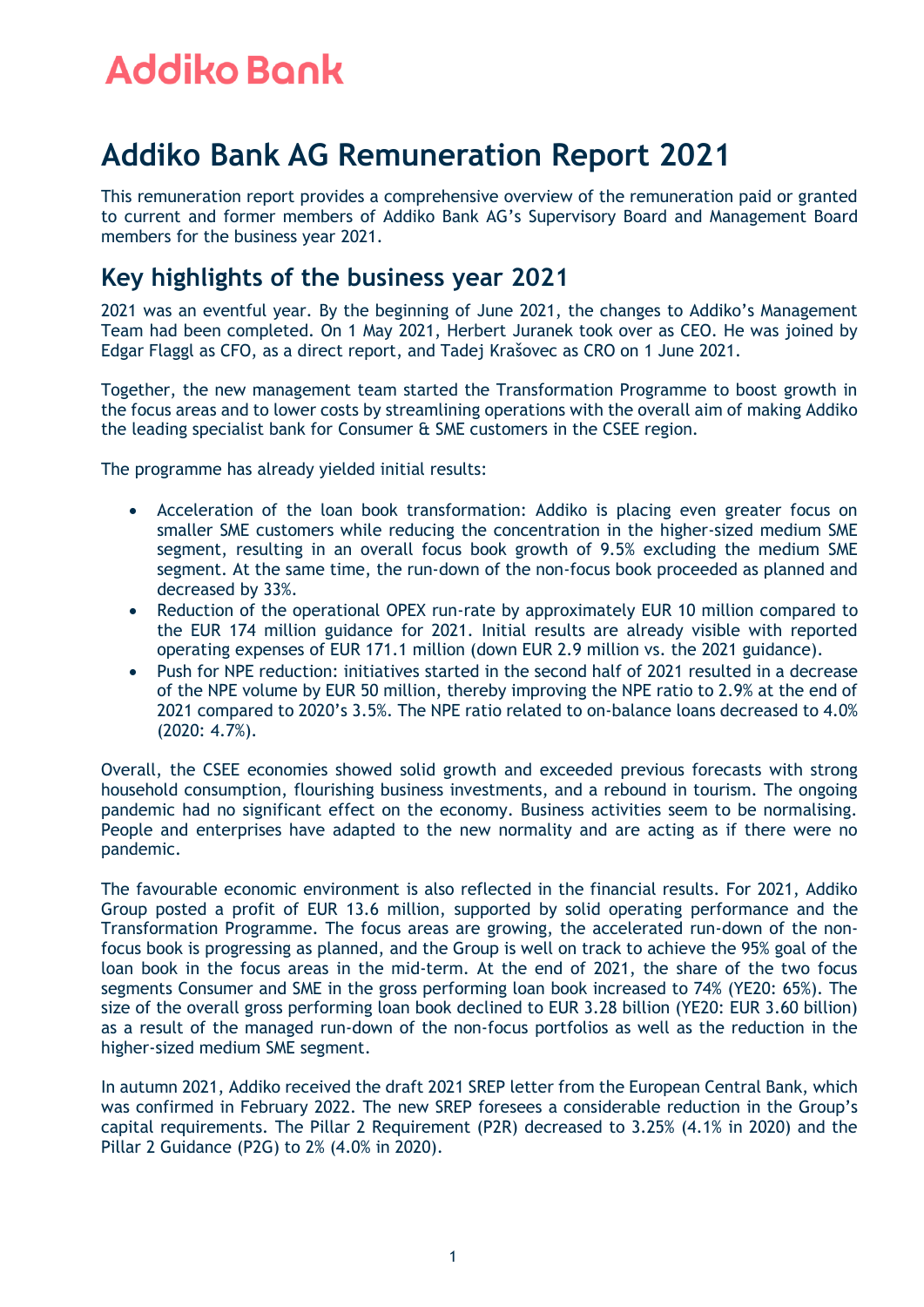Overall, Addiko Group's financial position remained solid. The CET1 ratio further improved to 22.2% on a transitional basis (21.6% IFRS 9 fully loaded), proving the resilient asset quality and the Group's strong balance sheet.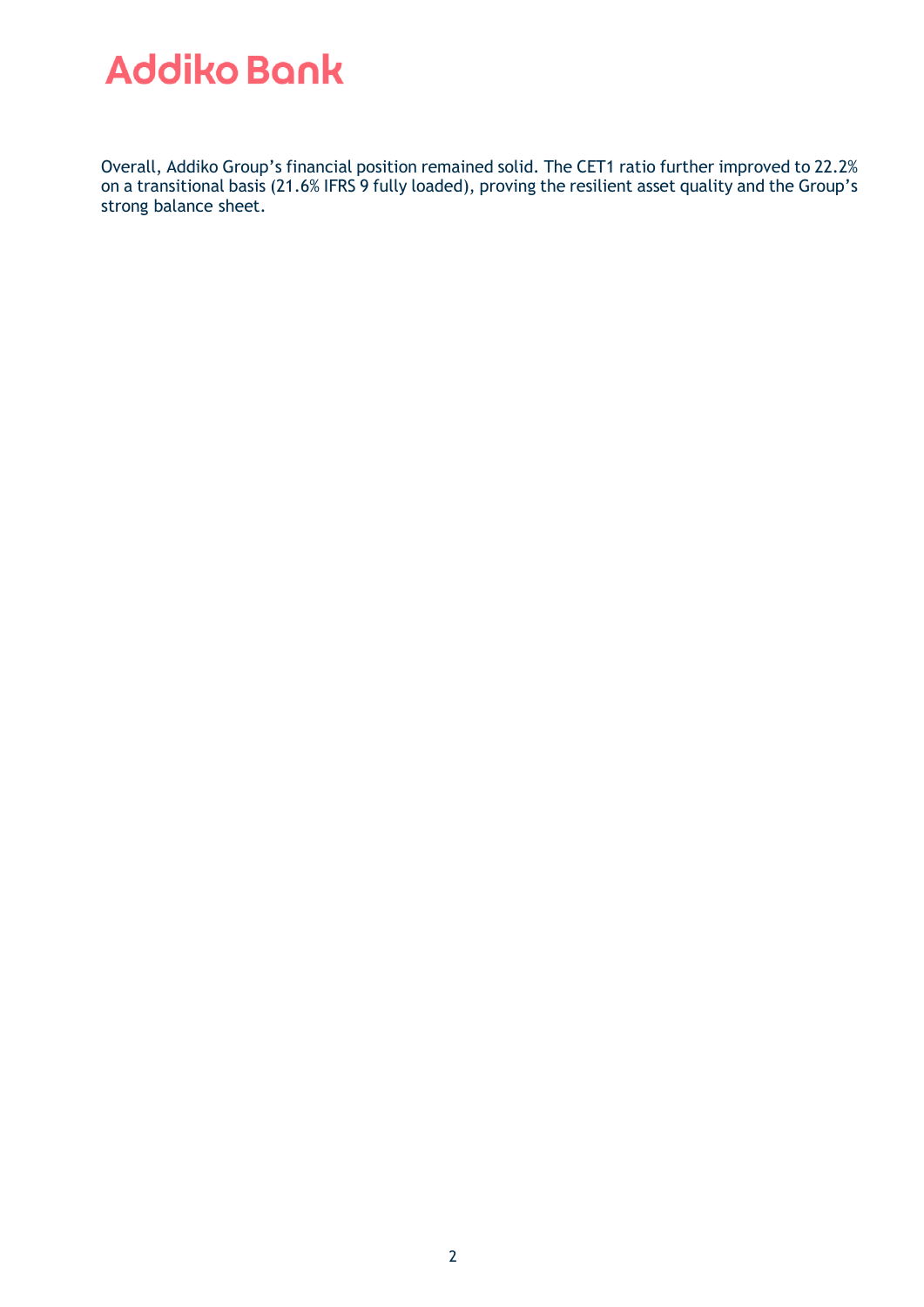### **Remuneration of Supervisory Board and Management Board members (regulatory framework)**

Addiko Group's compensation approach has been defined to be compliant with the most recent international and national regulatory requirements, including the following documents:

- Directive 2013/36/EU of the European Parliament and of the Council of 26 June 2013 on access to the activity of credit institutions and the prudential supervision of credit institutions and investment firms, amending Directive 2002/87/EC and repealing Directives 2006/48/EC and 2006/49/EC (Capital Requirements Directive IV – "CRD IV")
- Directive (EU) 2019/878 of the European Parliament and of the Council of 20 May 2019 amending Directive 2013/36/EU as regards exempted entities, financial holding companies, mixed financial holding companies, remuneration, supervisory measures and powers, and capital conservation measures ("CRD V")
- §§ 39(2), 39b, and 39c of the Austrian Banking Act (Bankwesengesetz "BWG") and the Annex to § 39b BWG
- § 78a of the Austrian Stock Corporation Act (Aktiengesetzes "AktG")
- Commission Delegated Regulation (EU) 2021/923 of 25 March 2021 supplementing Directive 2013/36/EU of the European Parliament and of the Council with regard to regulatory technical standards setting out the criteria to define managerial responsibility, control functions, material business units, and a significant impact on a material business unit's risk profile, and setting out criteria for identifying staff members or categories of staff whose professional activities have an impact on the institution's risk profile that is comparably as material as that of staff members or categories of staff referred to in Article 92(3) of that Directive
- EBA Guidelines on internal governance under Directive 2013/36/EU (EBA/GL/2021/05) dated 2 July 2021
- EBA Guidelines on sound remuneration policies under Directive 2013/36/EU (EBA/GL/2021/04) dated 2 July 2021
- FMA-Circular regarding §§ 39(2), 39b, and 39c BWG on the principles of remuneration policies

At Addiko Group, remuneration is generally prescribed by the Addiko Group Remuneration Policy. For the members of the Group's Management Board, it is additionally elaborated in the Remuneration Policy of Addiko Bank AG's Management Board ("Vergütungspolitik des Vorstandes der Addiko Bank AG"), while for the members of the Group's Supervisory Board it is additionally elaborated in the Remuneration Policy of Addiko Bank AG's Supervisory Board ("Vergütungspolitik des Aufsichtsrates der Addiko Bank AG").

### **Supervisory Board Remuneration**

The framework for remuneration for the Supervisory Board defines the principles of remuneration of Addiko Bank AG's Supervisory Board members, who are elected by the General Assembly pursuant to Section 98a in conjunction with Section 78a Austrian Stock Corporation Act ("AktG"). This framework and the principles are described in the Remuneration Policy of the Supervisory Board of Addiko Bank AG ("Vergütungspolitik des Aufsichtsrates der Addiko Bank AG").

Members of the Supervisory Board, who are not employed by an Addiko Company, are compensated for this mandate. Members of the Supervisory Board, who are employed by an Addiko Company, are not compensated for this mandate, as their supervisory activity is considered to be part of their official duties. This must be adequately regulated in the respective job/role descriptions and employment contracts within each Addiko Company. Works Council representatives, who are members of the Supervisory Board, do not receive payment for this role.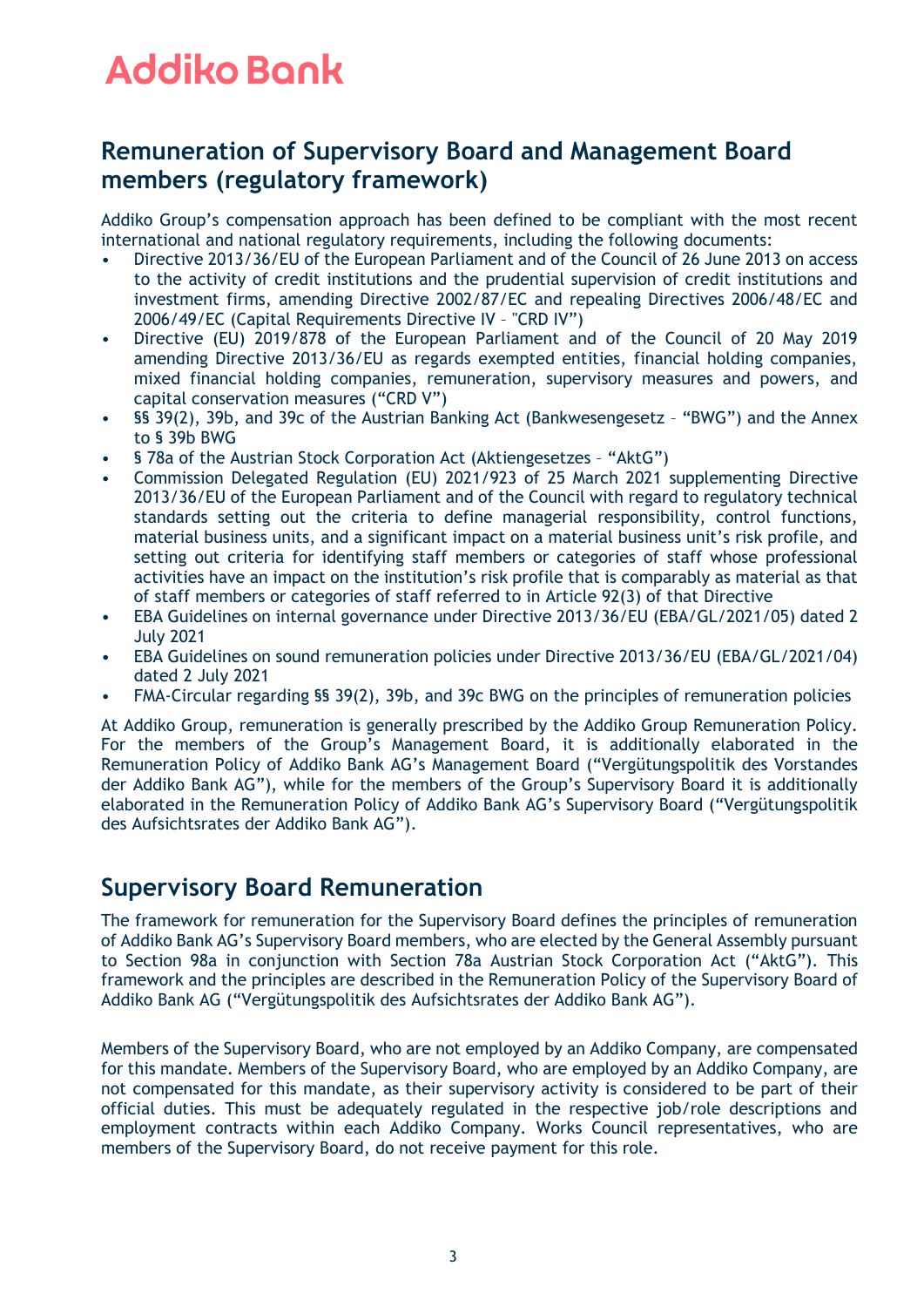According to the Addiko Group Remuneration Policy, Supervisory Board members' remuneration packages may consist of the following components:

- 1. Fixed remuneration function payment, defined on an annual basis and aliquot to the period of assignment, based on the:
	- a. Role in the Supervisory Board, and
	- b. Role in a Supervisory Board Committee
- 2. Attendance fee for participation in a Supervisory Board Working Group (per meeting).

Any other components of the Supervisory Board members' remuneration must not be linked to the performance of the subject they supervise.

#### **Supervisory Board remuneration for the business year 2021**

In the business year 2021, the remuneration system for Addiko Bank AG's Supervisory Board members consisted of:

- 1. Fixed remuneration based on their role in the Supervisory Board (Figure 1),
- 2. Fixed remuneration based on their role in a Supervisory Board Committee (Figure 2),
- 3. Attendance fee for participation in a Supervisory Board Working Group (1,000 EUR gross per meeting).

Figure 1 – Fixed remuneration by role in the Supervisory Board in 2021 (EUR gross)

| <b>Supervisory Board role</b> | Annual amount |
|-------------------------------|---------------|
| Chair                         | 115,000       |
| Deputy Chair                  | 95,000        |
| Member                        | 75,000        |

Figure 2 – Fixed remuneration by role in a Supervisory Board committee in 2021 (EUR gross)

| Role in a Supervisory Board<br><b>Committee (per Committee)</b> | Annual amount |
|-----------------------------------------------------------------|---------------|
| Chair                                                           | 20,000        |
| Deputy Chair                                                    | 10,000        |

The total remuneration paid to the members of Addiko Bank AG's Supervisory Board for the business year 2021 amounted to EUR 739,685.44. This sum was divided between the individual Supervisory Board members, as presented in Figure 3.

Figure 3 – Remuneration of the members of Addiko Bank AG's Supervisory Board for 2021 (EUR gross)

| <b>Name</b>                                                                                                                                                                                                                                                                                                                      | <b>Supervisory</b><br><b>Board role</b> | <b>Fixed</b><br>remuneration | <b>Travel</b><br>expenses | <b>TOTAL</b> |
|----------------------------------------------------------------------------------------------------------------------------------------------------------------------------------------------------------------------------------------------------------------------------------------------------------------------------------|-----------------------------------------|------------------------------|---------------------------|--------------|
| <b>Kurt Pribil</b>                                                                                                                                                                                                                                                                                                               | Chair                                   | 158,000.00                   | 769.00                    | 158,769.00   |
| Pieter van Groos <sup>1</sup>                                                                                                                                                                                                                                                                                                    | Deputy Chair                            | 87,547.95                    | 0.00                      | 87,547.95    |
| Dragica Pilipovic-Chaffey                                                                                                                                                                                                                                                                                                        | Member                                  | 105,054.79                   | 0.00                      | 105,054.79   |
| Monika Wildner                                                                                                                                                                                                                                                                                                                   | Member                                  | 111,589.04                   | 0.00                      | 111,589.04   |
| Sebastian Prinz Schoenaich-Carolath                                                                                                                                                                                                                                                                                              | Member                                  | 122,465.75                   | 3,376.84                  | 125,842.59   |
| <b>Frank Schwab</b>                                                                                                                                                                                                                                                                                                              | Member                                  | 101,589.04                   | 3,388.92                  | 104,977.96   |
| Herbert Juranek <sup>2</sup><br>$\mathbf{1}$ and $\mathbf{2}$ and $\mathbf{3}$ and $\mathbf{4}$ and $\mathbf{5}$ and $\mathbf{6}$ and $\mathbf{7}$ and $\mathbf{8}$ and $\mathbf{1}$ and $\mathbf{1}$ and $\mathbf{1}$ and $\mathbf{1}$ and $\mathbf{1}$ and $\mathbf{1}$ and $\mathbf{1}$ and $\mathbf{1}$ and $\mathbf{1}$ and | <b>Deputy Chair</b>                     | 45,904.11                    | 0.00                      | 45,904.11    |

*<sup>1</sup> Deputy Chair from April 2021*

*<sup>2</sup> Deputy Chair until April 2021*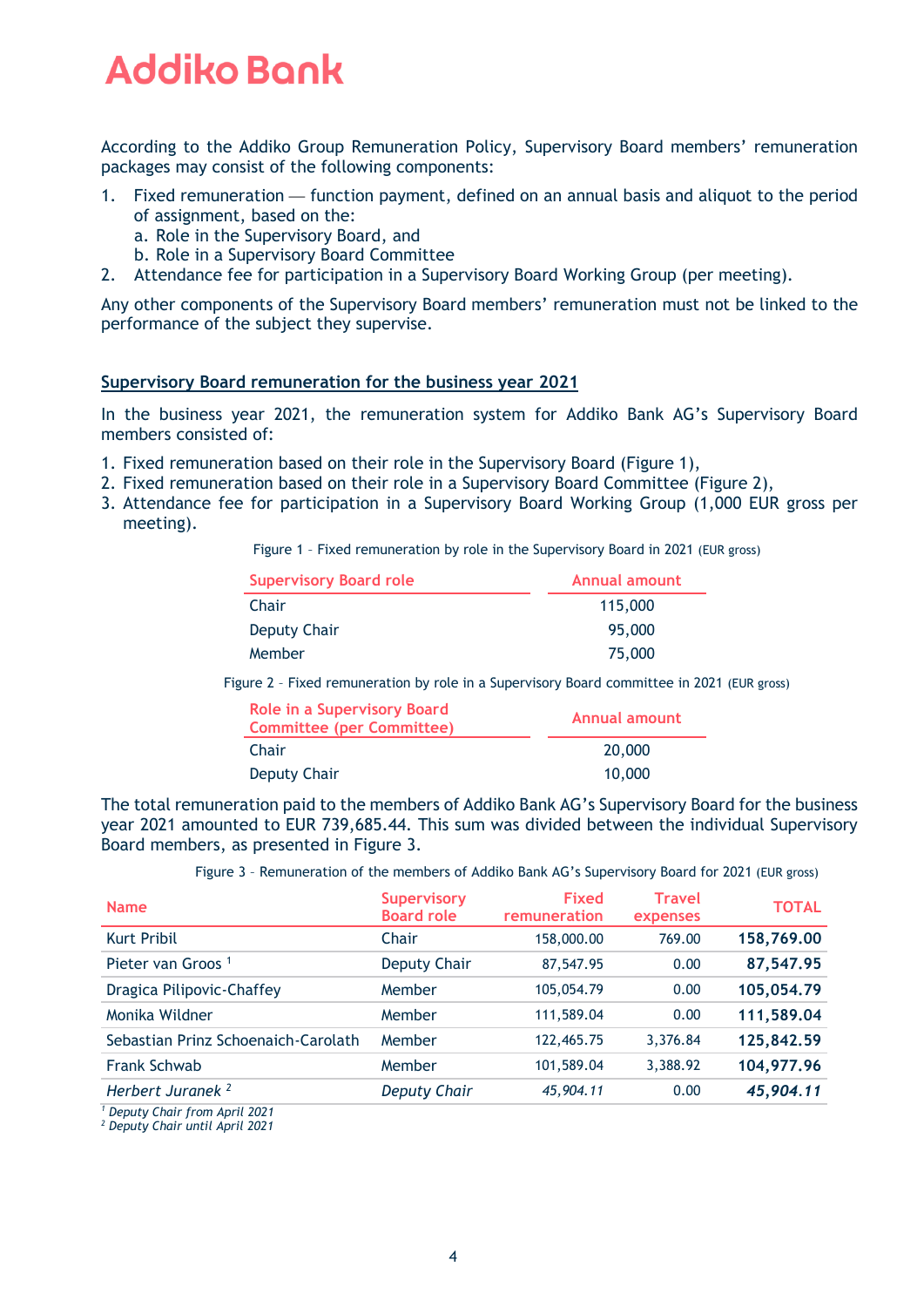In accordance with the Remuneration Policy of the Supervisory Board of Addiko Bank AG ("Vergütungspolitik des Aufsichtsrates der Addiko Bank AG"), no Supervisory Board remuneration was paid to the Supervisory Board members delegated by the Works Council.

### **Management Board remuneration**

The principles of remuneration for Addiko Bank AG's Management Board are regulated in accordance with §§ 78a of the Austrian Stock Corporation Act ("AktG") by the Remuneration Policy of Addiko Bank AG's Management Board ("Vergütungspolitik des Vorstandes der Addiko Bank AG").

The Remuneration Policy of Addiko Bank AG's Management Board was drawn up by the Supervisory Board's Nomination and Remuneration Committee, adopted by a resolution of the Supervisory Board on 4 November 2021, and acknowledged at Addiko Bank's Annual General Meeting on 26 April 2021.

In addition, the Remuneration Policy of Addiko Bank AG's Management Board is designed to align the Management Board members' personal objectives with Addiko's long-term interests and ensure an appropriate balance between fixed and variable remuneration components.

#### **Requirements for variable remuneration activation:**

Variable remuneration components may only be paid if Addiko Group's financial position is sustainable, and the variable remuneration is justified. The right to receive a new form of variable remuneration as well as the pay-out of deferred payments from previous years exists only if the basic conditions are met, as described below.

Variable remuneration can only be activated if the capital requirements are met. The capital requirements are defined in Addiko Group's SREP requirements.

If the capital requirements are not met at the end of the relevant performance year, the basic requirement is not met, which is a knock-out criterion. This means that the variable remuneration for the performance year is not capitalised, and it is not activated (this applies to any new bonus payments and deferred payments due in the respective year).

Additional knock-out criteria are also defined for each respective business year in order to activate the variable remuneration.

These additional knock-out criteria are defined by the Supervisory Board each business year and might include measures from the following categories:

- Risk (e.g., non-performing exposures, risk-adjusted return on capital/RAROC, etc.)
- Financial performance (e.g., net profit, etc.)

#### **Fulfilment of performance criteria for the annual bonus scheme:**

As a form of performance-based variable remuneration, the annual bonus scheme is determined based on the individual's success (in quantitative and qualitative terms) as well as the success of the Company. When deciding on any form of variable reward for members of the Management Board, the Supervisory Board Committee for Management Board Matters considers performance criteria, the market situation and market trends, the appropriateness of bonus payments, and risk trends. In the case of termination, Management Board members' entitlements and claims are agreed on an individual basis.

Board performance targets are set as a balanced combination of quantitative/financial targets and discretionary/non-financial targets, with a total weighting of 100%.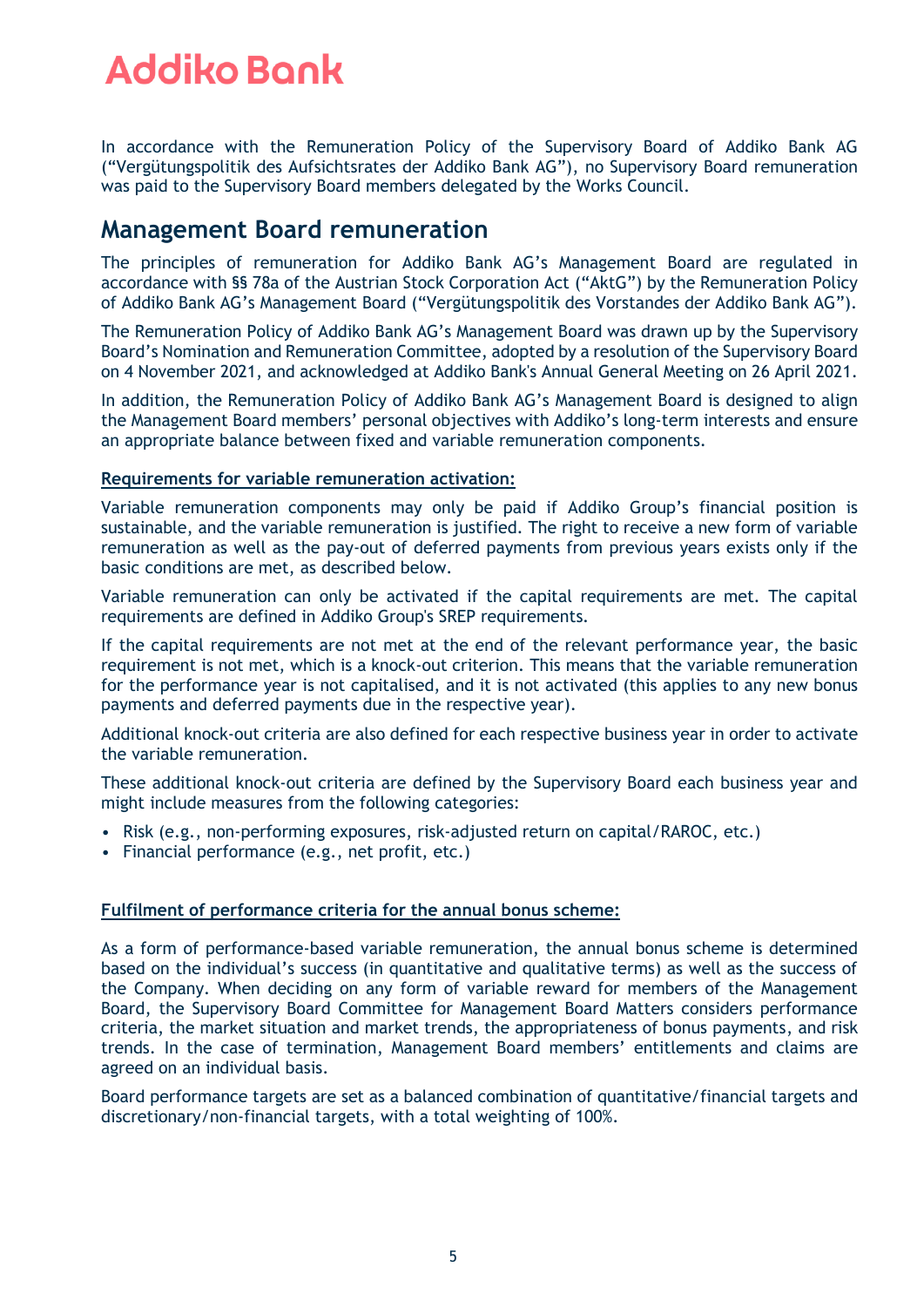Quantitative targets are based on budget targets from the following categories:

- Business transformation (e.g., number of customers with active performing loans in the focus area; focus revenue growth, etc.)
- Risk (e.g., non-performing exposures/NPE ratio, non-performing loans/NPL stock, net NPL migration ratio, etc.)
- Efficiency (e.g., cost income ratio, operating expenses, operating result, return on equity, etc.)
- Financial performance (net profit, etc.)

#### **Performance Acceleration Incentive Framework (PAIF):**

The PAIF is an incentive scheme in addition to the annual bonus scheme. It is associated with Addiko Group's performance and Addiko's share price values to ensure that the interests of the senior leadership team and shareholders are aligned.

In addition to the basic requirements, an additional knock-out criterion is linked to defined shareholder participation and will be defined for each business year.

The additional requirement linked to shareholder participation is measured by the average volumeweighted total return (VWTR) of Addiko Bank AG's share on the Vienna Stock Exchange (ADKO) in the final month of the respective business year.

#### **Long Term Incentive (LTI):**

The Long Term Incentive scheme (LTI) is a multi-year incentive scheme for select Management Board members. It relates to the fixed term of the Management Board member's agreement (referred to as the LTI period). Each period of 12 months of a fixed term of a Management Board member's agreement is considered as one LTI year.

The structure of basic requirements and additional knock-out criteria for activation of the LTI is the same as for all types of variable remuneration. If any of the KPIs defined for LTI were to differ from those for the other types of variable remuneration, the KPI targets can only be stricter.

The assessment of whether the basic requirements and additional knock-out criteria have been achieved for a relevant period will be carried out based on financial data from Addiko Group's business year.

In addition to the basic requirements and additional knock-out criteria defined for all types of variable remuneration, an additional requirement linked to shareholder participation should be defined for each LTI year. The additional requirement linked to shareholder participation is measured by the average volume-weighted average price (VWAP) of Addiko Bank AG's share on the Vienna Stock Exchange (ADKO). The relevant month for the additional requirement shall be the last month of the LTI year.

For the years in which LTI is not activated for a whole calendar year, the prorated contracted annual LTI amount will be used to calculate the individual LTI amount.

The achievement of annual targets shall only result in a pay-out of 40% of the contracted annual LTI amount. The remaining 60% portion of the calculated amount for each LTI year shall be paid only if and when all targets have been fulfilled for the entire LTI period.

Participation in this scheme is subject to the full discretion of the Supervisory Board.

The LTI scheme was first established whilst the organisational changes were taking place in Addiko Bank AG's Management Board in the second quarter of 2021, after the acknowledgement of the Remuneration Policy of the Management Board ("Vergütungspolitik des Vorstandes der Addiko Bank AG") in the General Assembly as of 26 April 2021. The scheme was established directly in the new CEO's Management Board Member Agreement. The new version of the Remuneration Policy of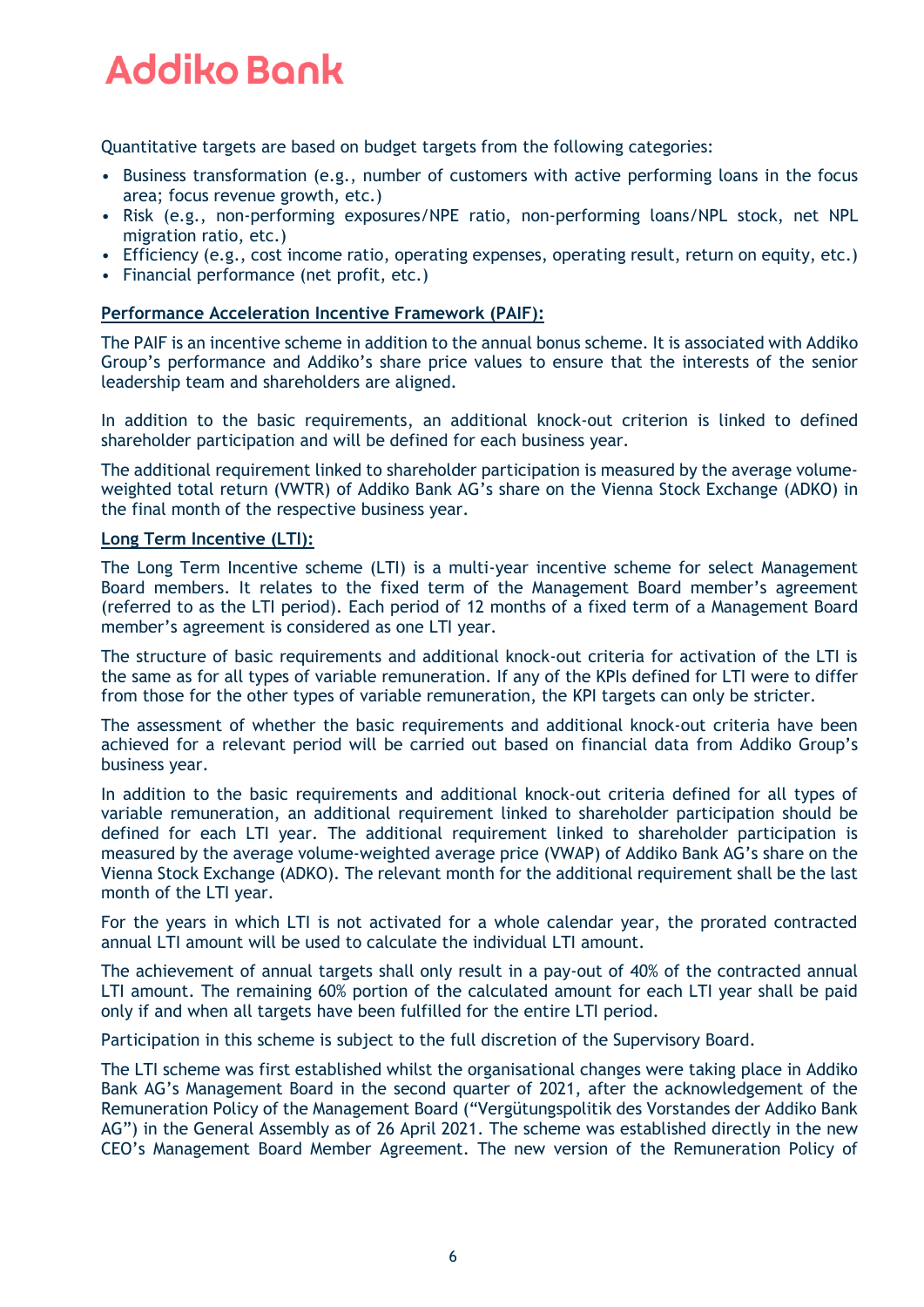Addiko Bank AG's Management Board ("Vergütungspolitik des Vorstandes der Addiko Bank AG"), which will be proposed together with this report for acknowledgement at Addiko Bank AG's next General Assembly on 14 April 2022, includes a definition of the LTI scheme.

#### **Risk Assessment for Variable Remuneration:**

If the basic and additional requirements for any type of variable remuneration are fulfilled, ex-ante risk assessments and ex-post risk assessments are conducted before any pay-out is carried out. The following indicators are relevant for these risk assessments:

- Inflow into non-performing exposures (NPE inflow)
- Non–performing exposure ratio (NPE ratio)
- Coverage of non-performing exposure with provisions (NPE coverage ratio)

The material level of risk assessment shows the need for risk adjustment if the above-mentioned indicators are amber or red:

- If an amber level recovery plan threshold is breached for more than 6 months
- If a red level threshold is breached for more than 3 months

If the material level of risk assessment shows the need for risk adjustment, the variable remuneration is not activated for pay-out. The risk assessments are confirmed by Addiko Bank AG's Supervisory Board Credit & Risk Committee, while a decision not to activate the pay-out of variable remuneration is confirmed by the Supervisory Board.

#### **Remuneration of Management Board members must be clearly defined in the employment contract:**

As defined in the Remuneration Policy of Addiko Bank AG's Management Board, the remuneration of Management Board members is to be determined as a combination of fixed, performance-based variable pay, and non-monetary remuneration, 'allowing for an alignment of interests between the Management Board and its shareholders'. Fixed remuneration is based on the level of responsibility, which constitutes a relevant part of total pay.

Variable annual remuneration is linked to the achievement of individual targets and prudent risk management which, in any case, should be lower than the fixed remuneration for the respective business year.

#### **The maximum thresholds determined for variable remuneration:**

In accordance with the Remuneration Policy of the Management Board, the current contracts of Management Board members at Addiko Bank AG define the variable remuneration at amounts below the fixed remuneration for the respective business year.

The annual bonus scheme is considered to be part of the total variable remuneration and ranges between 50-60% of the annual base salary, without any material changes in the bonus system compared to the previous year.

#### **Malus and clawback:**

Addiko Bank AG can use ex-post risk adjustments and decrease payment (Malus) or ask the individual to pay a sum back if the payment was not justified (clawback), under the predefined rules.

Malus and clawback may be applied to all types of variable remuneration. Malus and clawback may be applied independently, and the relevant Addiko Bank Group bodies have the discretion and the legal right to decide whether a malus or clawback situation exists and what the appropriate action is. The period during which malus can be applied is equal to the defined period of deferral. Clawback actions can be applied to part of or the entire variable payment that was paid out, during a period of one year following the end of financial year for which the employee was rewarded the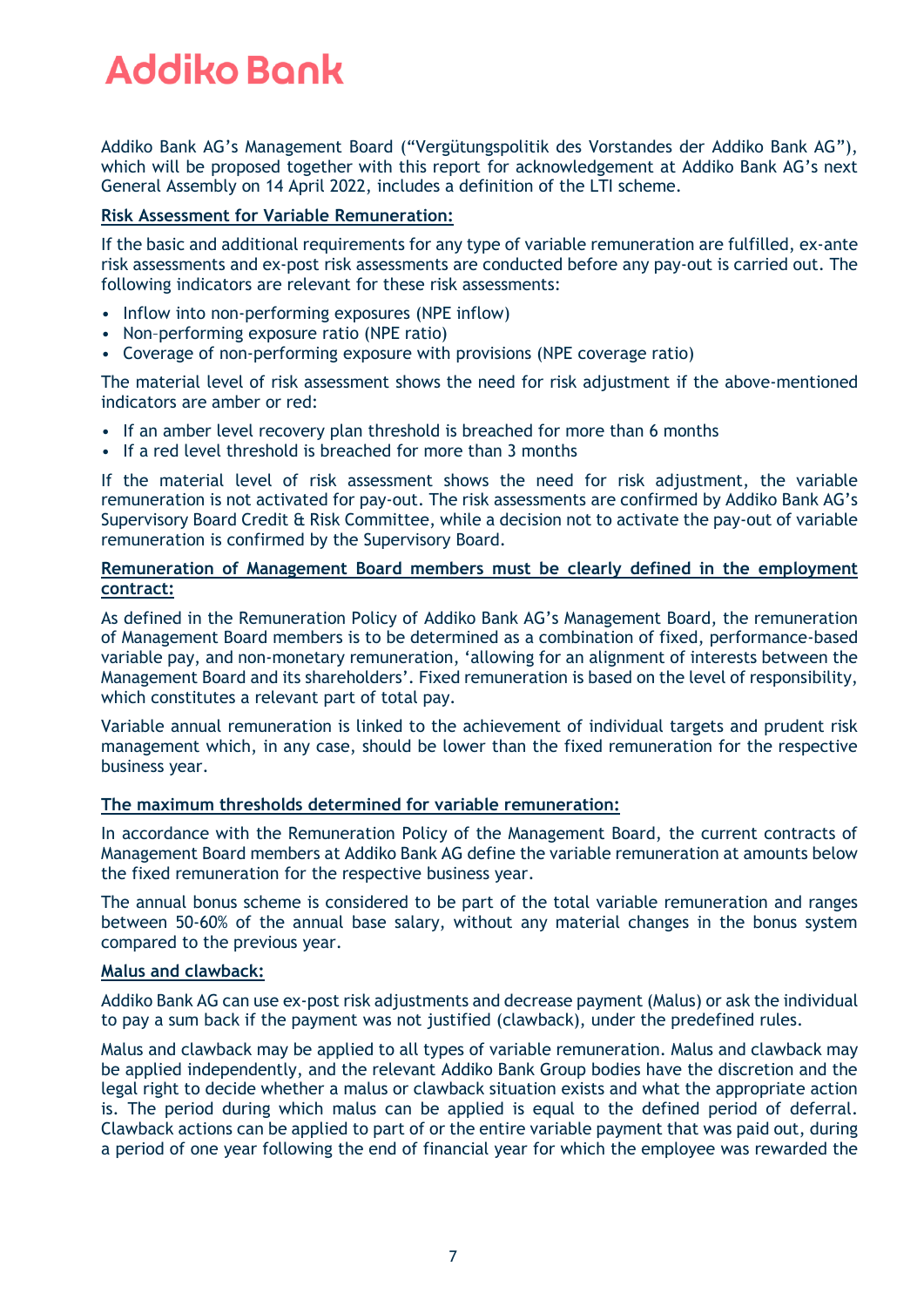non-deferred remuneration. For deferred variable remuneration, this period is six years following the end of the financial year for which the employee was rewarded the remuneration.

Performance-related adjustment as a malus arrangement is activated if:

- the institution is suffering a significant downturn in its financial performance affecting the variable payment of the performance year and the deferrals on an Addiko Group-wide basis. If a significant downturn was planned and budgeted and no knock-out criteria applied, this is considered to be an exception. The quantitative definition of significant downturn thresholds is part of the annual KPI target setting, which has to be approved by the Supervisory Board of Addiko Bank AG,
- there are significant changes to the institution's economic or regulatory capital base affecting both variable payments for the performance year and deferrals on an Addiko Group-wide basis,
- there is evidence of misbehaviour or serious error by the employee affecting both variable payments for the performance year and deferrals on an individual basis,
- the institution is suffering as a result of a significant risk management failure affecting both variable payments for the performance year and deferrals on an individual basis,
- there are regulatory sanctions, where the employee's conduct contributed to the sanction affecting both variable payments for the performance year and deferrals on an individual basis.

A clawback should be applied:

- in the case of fraud or contribution to fraud by the employee,
- when an employee has been released from their position following a disciplinary procedure based on behaviour which had a weak/negative impact on the financial results, or triggered a loss,
- if the employee contributed to weak or negative financial results,
- upon any other wilful or grossly negligent behaviour of an employee, which has led to a significant loss.

#### **The principles of a Management Board member's contract termination:**

If an employment contract is prematurely terminated by the company without good cause, or for a good cause which was not the fault of the Management Board member, as well as in the case of justified premature termination by the Board member for a good cause attributable to the Company, Management Board members might be entitled to one-time compensation for the loss of income for the remaining period until the end of the fixed term. Such one-time compensation cannot be higher than: (i) nine times the gross monthly base salary, plus (ii) the pro-rata Christmas and vacation allowance for six months, plus (iii) the variable bonus, calculated based on the most recent target values and parameters (under the assumption of no more than 100% target achievement) for nine months.

#### **The principles and conditions of the company's retirement plan for the Management Board:**

No retirement plan has been implemented for the Management Board at Addiko Bank AG so far.

#### **Stock Option Programme**

No stock option programme was implemented in the business year 2021.

#### **D&O Insurance**

Management Board and Supervisory Board members are covered by D&O insurance at the level of Addiko Bank AG.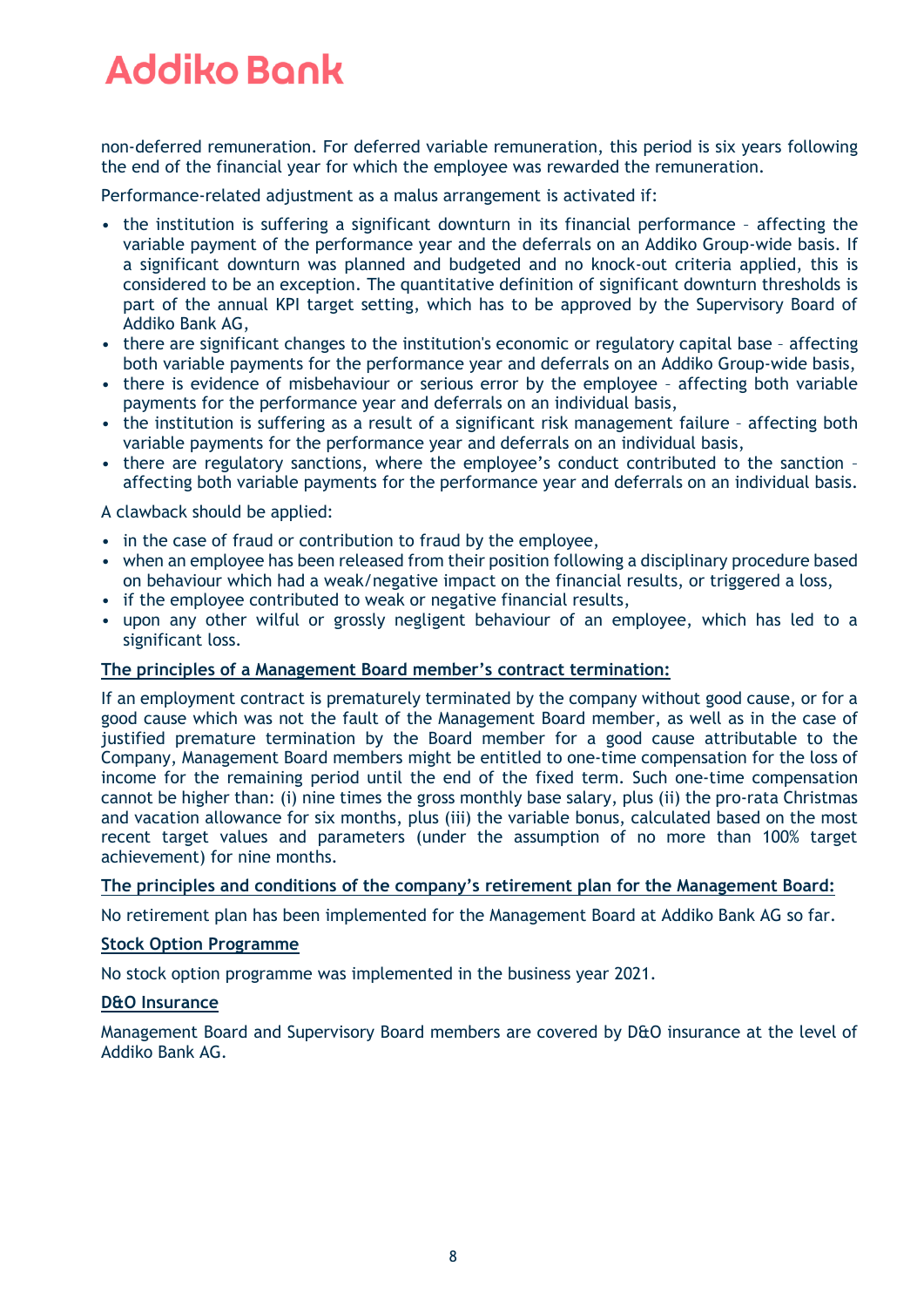### **Remuneration of active members of the Management Board for the business year 2021**

#### **Fixed remuneration**

In addition to their base salary, the fixed component of Management Board members' remuneration includes car allowance and social security amounts.

For Tadej Krašovec, newly appointed member of the Management Board, the relocation allowance of EUR 25,000 was defined as a part of the remuneration package in 2021.

For two members of the Management Board whose contracts were terminated during 2021 (Csongor Nemeth and Markus Krause), the unused vacation day payments were also considered as fixed remuneration in 2021.

#### **Variable remuneration**

The basic requirement for the activation of variable remuneration at Addiko Group for 2021 was defined by Addiko Group's SREP requirements.

The additional knock-in criteria defined for the activation of variable remuneration for 2021 were defined as follows:

- Addiko Group's Profit After Tax
- Addiko Group's RAROC

Figure 4 – Achievement of the knock-in criteria for activation of variable remuneration for 2021 showing that all three knock-in criteria were achieved.

|                                    | <b>Target</b>            | YE 2021 result   |  |
|------------------------------------|--------------------------|------------------|--|
|                                    | <b>Basic requirement</b> |                  |  |
| Addiko Group's Total Capital Ratio | >18.6%                   | 22.19%           |  |
| Additional Knock-in criteria       |                          |                  |  |
| Addiko Group's Profit After Tax    | EUR 10.2 million         | EUR 13.6 million |  |
| Addiko Group's RAROC               | $-12.3%$                 | $-10.3%$         |  |

#### **Variable remuneration – annual bonus scheme**

Considering the organisational changes that occurred in the Management Board during 2021 and the introduction of the Transformation Programme in the second part of the year, the individual targets for Management Board members defined at the beginning of the year were revised for the second half of the year, resulting in a specific situation with two sets of targets for the first and second half of the year.

The targets for the second half of 2021 were based on the Transformation Programme, which rests on three pillars:

- Boosting growth in the focus areas with new Consumer & SME initiatives, the expansion of digital and hybrid offerings, and the acceleration of the loan book transformation towards the defined focus segments,
- aligning the Group's organisational structure and cost base with its specialist strategy by reducing costs and complexity on the one hand, and streamlining the operating model on the other hand, leveraging digital capabilities,
- tackling special topics proactively, including an ambitious reduction of NPEs as well as the exploration of structural opportunities.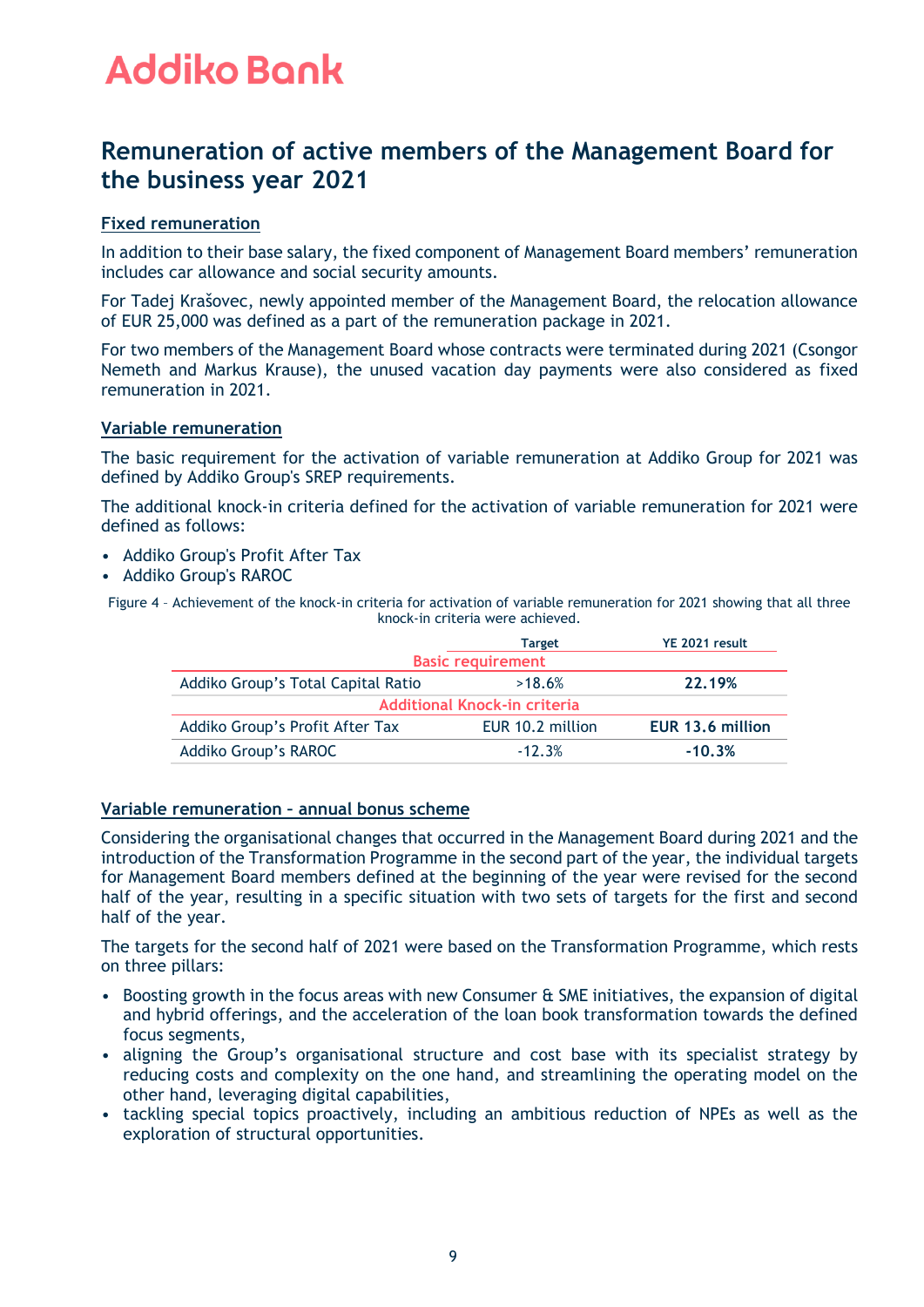The individual targets defined for the first half of 2021, together with the achievement of the quantitative targets in the respective period, are presented in Figure 5.

| <b>KPI Type</b> | Theory - Datancea Scorecard for the first nation 2021<br><b>KPI Descriptions</b> | weightage | H <sub>1</sub> 2021 weighted<br>target achievement        |
|-----------------|----------------------------------------------------------------------------------|-----------|-----------------------------------------------------------|
| Quantitative    | <b>Group Operating income</b>                                                    | 30%       | 29.3%                                                     |
| Quantitative    | <b>Group OPEX</b>                                                                | 20%       | 20.3%                                                     |
| Quantitative    | Group Net NPL migration ratio                                                    | 20%       | 24.0%                                                     |
| Quantitative    | Group Digital transformation                                                     | 15%       | 18.0%                                                     |
| Qualitative     | Cultural transformation                                                          | 15%       | Discretionary target<br>evaluated by<br>Supervisory Board |

Figure 5 – Balanced Scorecard for the first half of 2021

The targets shown in Figure 5 were defined for the members of the Management Board in the first half of 2021 as follows:

- Csongor Nemeth, for the period of employment on Addiko Bank AG's Management Board (01.01.2021 – 31.05.2021)
- Markus Krause, for the period of employment on Addiko Bank AG's Management Board (01.01.2021 – 31.05.2021)
- Ganesh Krishnamoorthi, for the period 01.01.2021 30.06.2021

Figure 6 shows the individual targets defined for the second half of 2021, together with the achievement of the quantitative targets in the respective period.

| <b>KPI Type</b>     | <b>KPI Descriptions</b>                             | weightage | H <sub>1</sub> 2021 weighted<br>target achievement               |
|---------------------|-----------------------------------------------------|-----------|------------------------------------------------------------------|
| Quantitative        | <b>Group Operating result</b>                       | 20%       | 24.0%                                                            |
| Quantitative        | Group NPE ratio                                     | 10%       | 10.1%                                                            |
| <b>Ouantitative</b> | Group Digital transformation                        | 5%        | 6.0%                                                             |
| Quantitative        | Group OPEX clean run-rate December<br>2021          | 30%       | 16.2%                                                            |
| Quantitative        | Group Focus clean revenue run-rate<br>December 2021 | 20%       | 14.7%                                                            |
| Qualitative         | Cultural transformation                             | 15%       | Discretionary target<br>evaluated by<br><b>Supervisory Board</b> |

Figure 6 – Balanced Scorecard for the second half of 2021

The targets shown in Figure 6 were defined for the members of the Management Board in the second half of the year as follows:

- Herbert Juranek, for the period of employment on Addiko Bank AG's Management Board (01.05.2021 – 31.12.2021)
- Tadej Krašovec, for the period of employment on Addiko Bank AG's Management Board (01.06.2021 – 31.12.2021)
- Ganesh Krishnamoorthi, for the period 01.07.2021 31.12.2021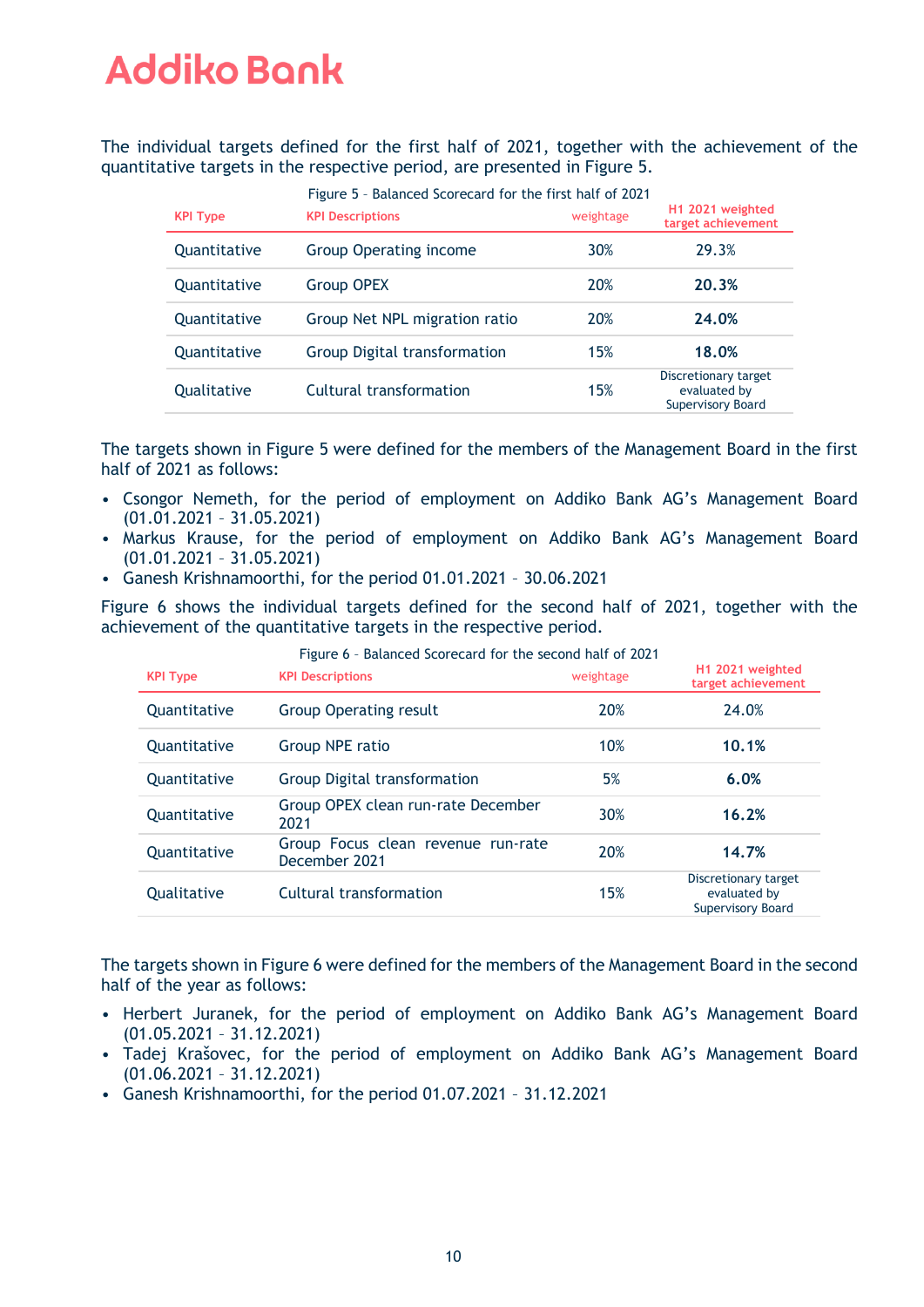Figure 7 shows the final bonus amounts for each the members of the Management Board, calculated in accordance with the individual achievement for the respective period of 2021 (pro-rated amount of the target bonus as defined in their employment contracts):

| Figure 7 - Bonus calculation for Management Board members in 2021 (EUR gross) |                               |                                 |                             |
|-------------------------------------------------------------------------------|-------------------------------|---------------------------------|-----------------------------|
| <b>Name</b>                                                                   | <b>MB</b> member<br>from - to | Pro-rata<br><b>Target bonus</b> | 2021<br><b>Annual bonus</b> |
| Herbert Juranek                                                               | 01.05. - 31.12.2021           | 233, 333. 33                    | 200, 557. 18                |
| Tadej Krašovec                                                                | 01.06. - 31.12.2021           | 116,666.67                      | 100,278.59                  |
| Ganesh Krishnamoorthi                                                         | 01.01.-31.12.2021             | 300,000.00                      | 267,679.61                  |
| <b>Csongor Nemeth</b>                                                         | 01.01.-31.05.2021             | 143,750.00                      | 135,125.00                  |
| Markus Krause                                                                 | 01.01.-31.05.2021             | 125,000.00                      | 117,500.00                  |
|                                                                               |                               |                                 |                             |

#### **Variable remuneration – Performance Acceleration Incentive Framework (PAIF)**

Figure 8 depicts the additional knock-out criteria for the PAIF in 2021, linked to shareholder participation and defined by the Supervisory Board:

| Figure 8 - PAIF additional requirement linked to shareholder participation |  |  |  |
|----------------------------------------------------------------------------|--|--|--|
|                                                                            |  |  |  |

|                                   | Addiko share price of December 2021 (EUR) |                                  |            |
|-----------------------------------|-------------------------------------------|----------------------------------|------------|
|                                   | $= 14.00$                                 | $14.01 - 15.99$                  | $>= 16.00$ |
| Activated % of PAIF target amount | 50%                                       | Linearly between<br>50% and 100% | 100%       |

Figure 9 depicts the achievement of the PAIF additional requirement for the business year 2021, measured by the average volume-weighted total return (VWTR) of Addiko Bank AG's share on the Vienna Stock Exchange (ADKO) in December 2021:

| Figure 9 - Achievement of the PAIF additional requirement for business year 2021                                                             |             |          |             |        |
|----------------------------------------------------------------------------------------------------------------------------------------------|-------------|----------|-------------|--------|
| Volume-weighted<br>Dividend paid in<br>Achievement<br>Average share price<br>November 2021<br>total return<br>for $2021$<br>in December 2021 |             |          |             |        |
| PAIF additional requirement                                                                                                                  | 13.5747 EUR | 2.03 EUR | 15,6047 EUR | 90.12% |

In assessing the PAIF additional requirement for the business year 2021, the average volumeweighted total return (VWTR) indicator was used, which, in addition to the volume weighted average price (VWAP), also includes the dividend paid in the business year 2021. VWTR is a better reflection of the impact on shareholder return and is therefore a better indicator for the inclusion of shareholder participation.

The new version of the Remuneration Policy of Addiko Bank AG's Management Board ("Vergütungspolitik des Vorstandes der Addiko Bank AG"), which will be proposed together with this report for acknowledgement at Addiko Bank AG's next General Assembly on 14 April 2022, includes a definition of the average volume-weighted total return (VWTR) as a PAIF additional requirement.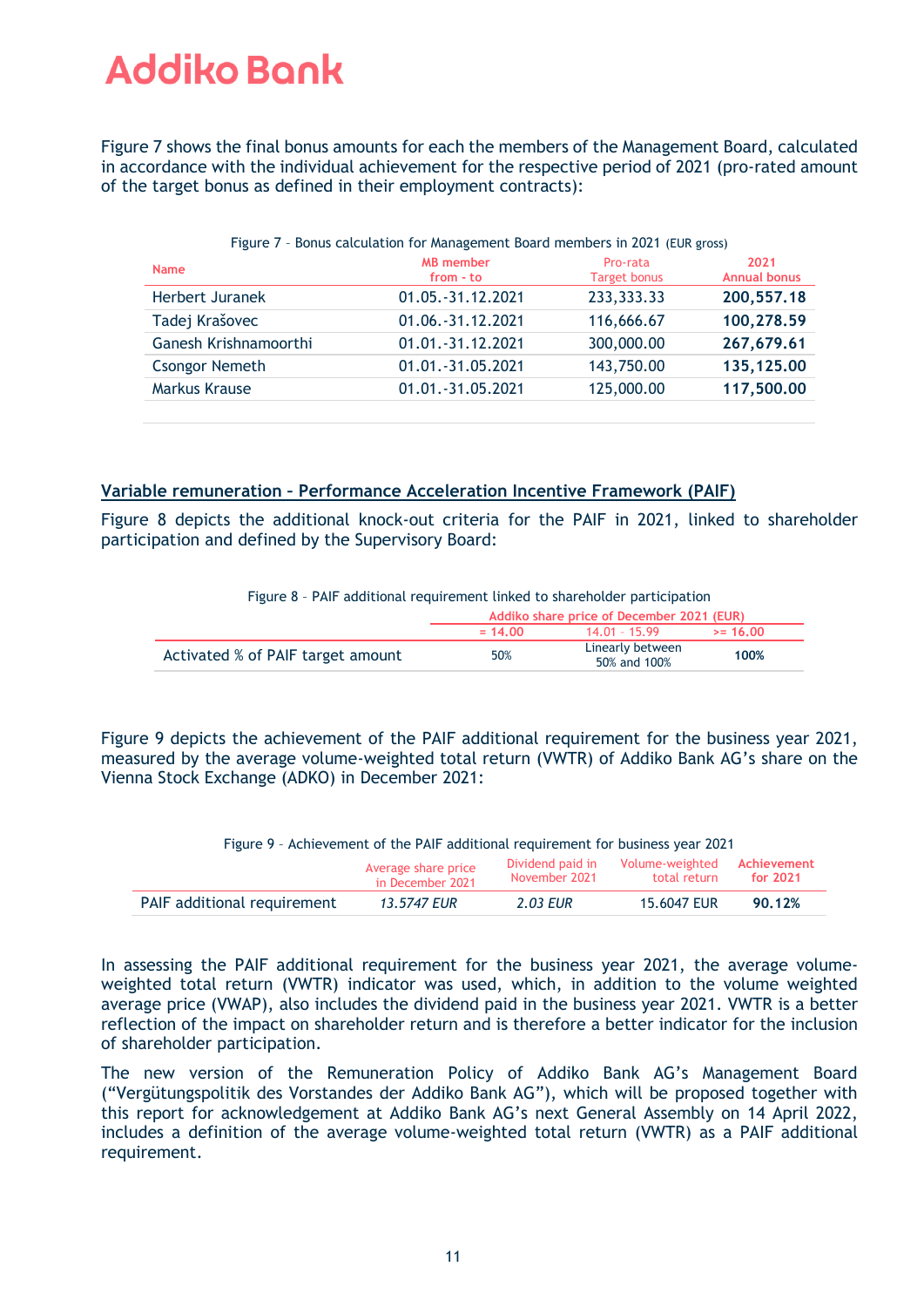Figure 10 shows the Management Board participants, who participated in the PAIF scheme for 2021, and their PAIF target amounts as defined by the Supervisory Board.

| ישו כדוסו דומו ומחוסטות כטמכטממנוסו וסו וושחטקכוווכחת בסטמו ט וווכחוגסיוס ווו בסבד ובסוג קוסט |                             |                                 |                            |
|-----------------------------------------------------------------------------------------------|-----------------------------|---------------------------------|----------------------------|
| <b>Name</b>                                                                                   | <b>PAIF</b><br>Target bonus | <b>2021 PAIF</b><br>achievement | <b>2021 PAIF</b><br>amount |
| Tadej Krašovec                                                                                | 100,000.00                  | 90.12%                          | 90,117.50                  |
| Ganesh Krishnamoorthi                                                                         | 100,000.00                  | 90.12%                          | 90,117.50                  |

Figure 10 – PAIF amount calculation for Management Board members in 2021 (EUR gross)

#### **Variable remuneration – Long Term Incentive (LTI)**

The Long Term Incentive scheme (LTI) is a multi-year incentive scheme which relates to the fixed term of the Management Board member's agreement (LTI period).

In 2021, there was one eligible participant, Herbert Juranek, with an LTI period defined from 01.05.2021 to 30.04.2024. Each period of 12 months of a fixed term of a Management Board member's agreement is considered as one LTI year, so the first LTI year is defined as the period from 01.05.2021 to 30.04.2022.

The additional requirement, linked to shareholder participation for the first LTI year, is depicted in Figure 11:

|                                  | Addiko share price of April 2022 (EUR) |                                  |            |
|----------------------------------|----------------------------------------|----------------------------------|------------|
|                                  | $= 12.00$                              | 12 01 - 14 99                    | $>= 14.00$ |
| Activated % of LTI target amount | 50%                                    | Linearly between<br>50% and 100% | 100%       |

Figure 11 – LTI additional requirement linked to shareholder participation

The assessment of the basic requirements and additional knock-out criteria for activation of the LTI for 2021 is based on financial data from Addiko Group's 2021 business year, as shown in Figure 4.

However, as the first LTI year runs until 30.04.2022 and the additional requirement linked to shareholder participation should be measured with the average volume-weighted average price (VWAP) of Addiko Bank AG's share in April 2022, the final evaluation of achievement and calculation of the LTI amount for 2021 cannot be concluded before the publication of this report. The result of the evaluation will be included in the report for the next period.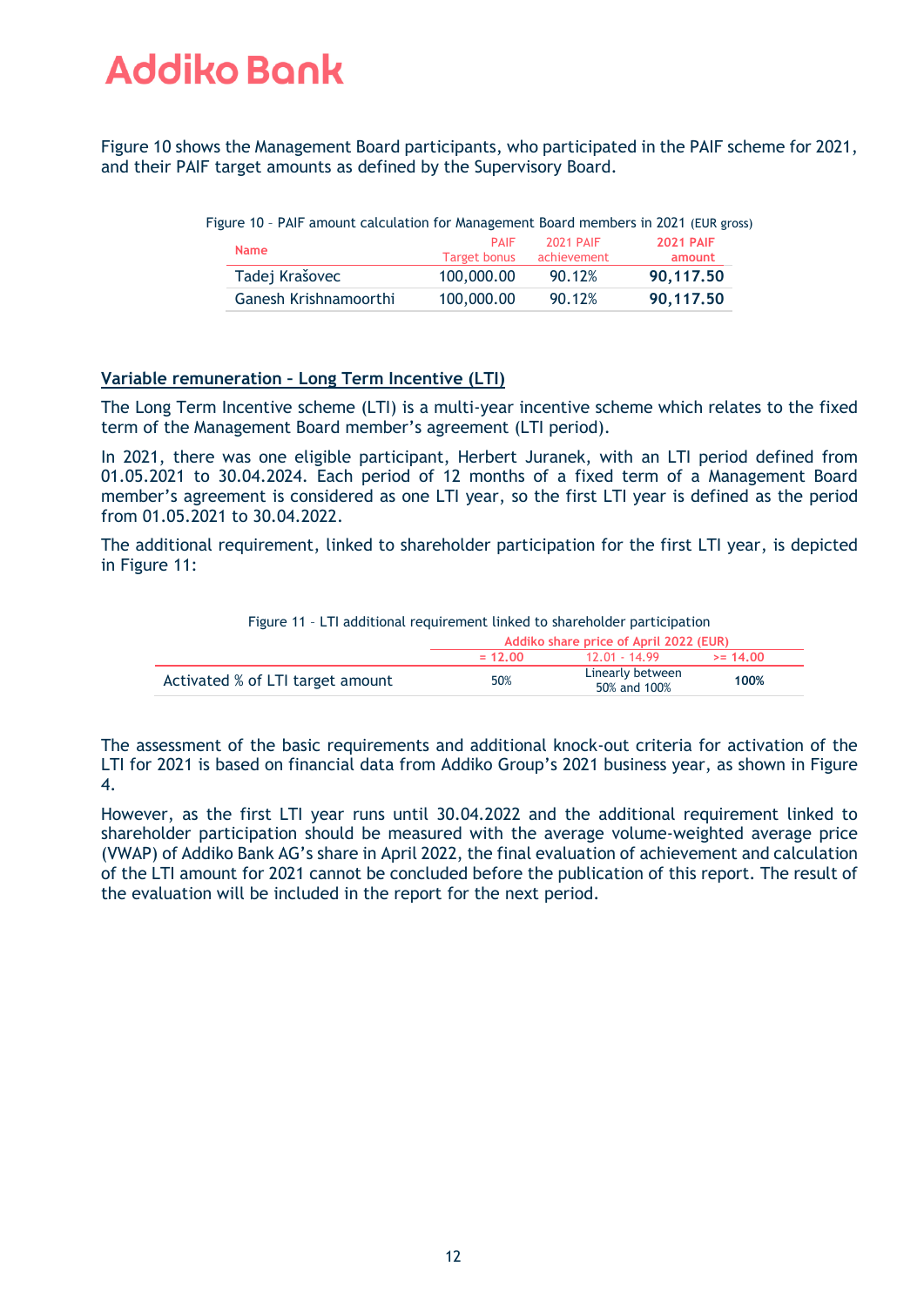#### **Overview of the active members of the Management Board's total remuneration defined for the business year 2021**

The Management Board members active during 2021 received EUR 4,216,248.93 in total, thereof EUR 1,001,375.38 as performance-related variable remuneration and EUR 1,365,000.00 related to termination agreements.

| Figure 12 - Remuneration of the members of Addiko Bank AG's Management Board defined for 2021 (EUR gross) |      |                 |  |                        |  |  |
|-----------------------------------------------------------------------------------------------------------|------|-----------------|--|------------------------|--|--|
| with a comparison to the remuneration paid for 2020                                                       |      |                 |  |                        |  |  |
| ALR mombor                                                                                                | Raco | 0 <sup>th</sup> |  | Variable Extraordinary |  |  |

| <b>Name</b>                             | <b>MB</b> member<br>from - to | <b>Base</b><br>salary | <b>Other</b><br>fixed <sup>1</sup> | <b>Total fixed</b> | <b>Variable</b><br>remuneration | <b>Extraordinary</b><br>remuneration | Total        |
|-----------------------------------------|-------------------------------|-----------------------|------------------------------------|--------------------|---------------------------------|--------------------------------------|--------------|
| Herbert<br><b>Juranek</b><br><b>CEO</b> | 01.05.-31.12.2021             | 433,349.76            | 21,422.91                          | 454,772.67         | 200, 557, 18                    | 0                                    | 655.329.85   |
| Tadej<br><b>Krašovec</b><br><b>CRO</b>  | 01.06.-31.12.2021             | 233,336.10            | 43.964.61                          | 277,300.71         | 190.396.09 <sup>2</sup>         | O                                    | 467.696.80   |
| Ganesh                                  | $01.01.-31.12.2021$           | 500,000.06            | 31,256.06                          | 531.256.12         | 357.797.11 3                    | 0                                    | 889.053.23   |
| Krishnamoorthi<br>CMO/CIO               | $01.08.-31.12.2020$           | 208, 335, 73          | 13,536,16                          | 221,871.89         | $\mathbf{0}$                    | 243.750.00 4                         | 465,621.88   |
| Csongor                                 | 01.01.-31.05.2021             | 239.586.07            | 54,661.66                          | 294.247.73         | 135.125.00                      | 690,000,00 5                         | 1.119.372.73 |
| <b>Nemeth</b>                           | $01.01.-31.12.2020$           | 492,502.01            | 31.018.33                          | 523,520.34         | 0                               | 0                                    | 523,520.34   |
| <b>Markus</b>                           | 01.01.-31.05.2021             | 250,002.84            | 42.293.48                          | 292.296.32         | 117,500.00                      | 675,000,00 5                         | 1.084.796.32 |
| <b>Krause</b>                           | $01.01.-31.12.2020$           | 529,999.96            | 31.018.33                          | 561,018.29         |                                 | 0                                    | 561,018.29   |

*<sup>1</sup> Other fixed includes car allowance, social security, relocation allowance, and unused vacation day payments in case of termination*

*<sup>2</sup> Calculated annual bonus and PAIF rewards for 2021, but the amount to be paid will be considered with regard to the regulatory requirements for the CRO position*

*<sup>3</sup> Variable remuneration includes annual bonus and PAIF rewards*

*<sup>4</sup> Contractual sign-on & guaranteed bonus*

*<sup>5</sup> Remuneration related to the mutual termination agreement*

The payment of any performance-related variable remuneration defined for 2021 will be initiated only if the risk assessment has been completed successfully and in accordance with regulatory requirements as described in the Remuneration Policy of Addiko Bank AG's Management Board ("Vergütungspolitik des Vorstandes der Addiko Bank AG").

The variable remuneration of active Management Board members consists of a payment of 50% in cash and a payment of 50% in Addiko shares as follows:

- (i) In the first half of 2022, the Management Board member is entitled to a variable remuneration instalment amounting to 40% of the total variable remuneration, half of which is payable in cash and half in Addiko shares. For the instalment in Addiko shares, a retention period of one year is prescribed.
- (ii) The remaining 60% of the total variable remuneration for 2021 will be deferred and paid out and distributed proportionally over a period of 5 years (12% per year) in the following manner:
	- The second instalment corresponds to 12% of the calculated total variable remuneration and is paid in Addiko shares as soon as possible after the end of 2022. A retention period of 1 year is prescribed for this instalment in Addiko shares.
	- The third, fourth, and fifth instalments represent 12% of the total variable remuneration and are payable half in cash (6%) and half in company shares (6%). The cash instalments are paid as soon as possible after the end of the 2023 / 2024 / 2025 financial years. According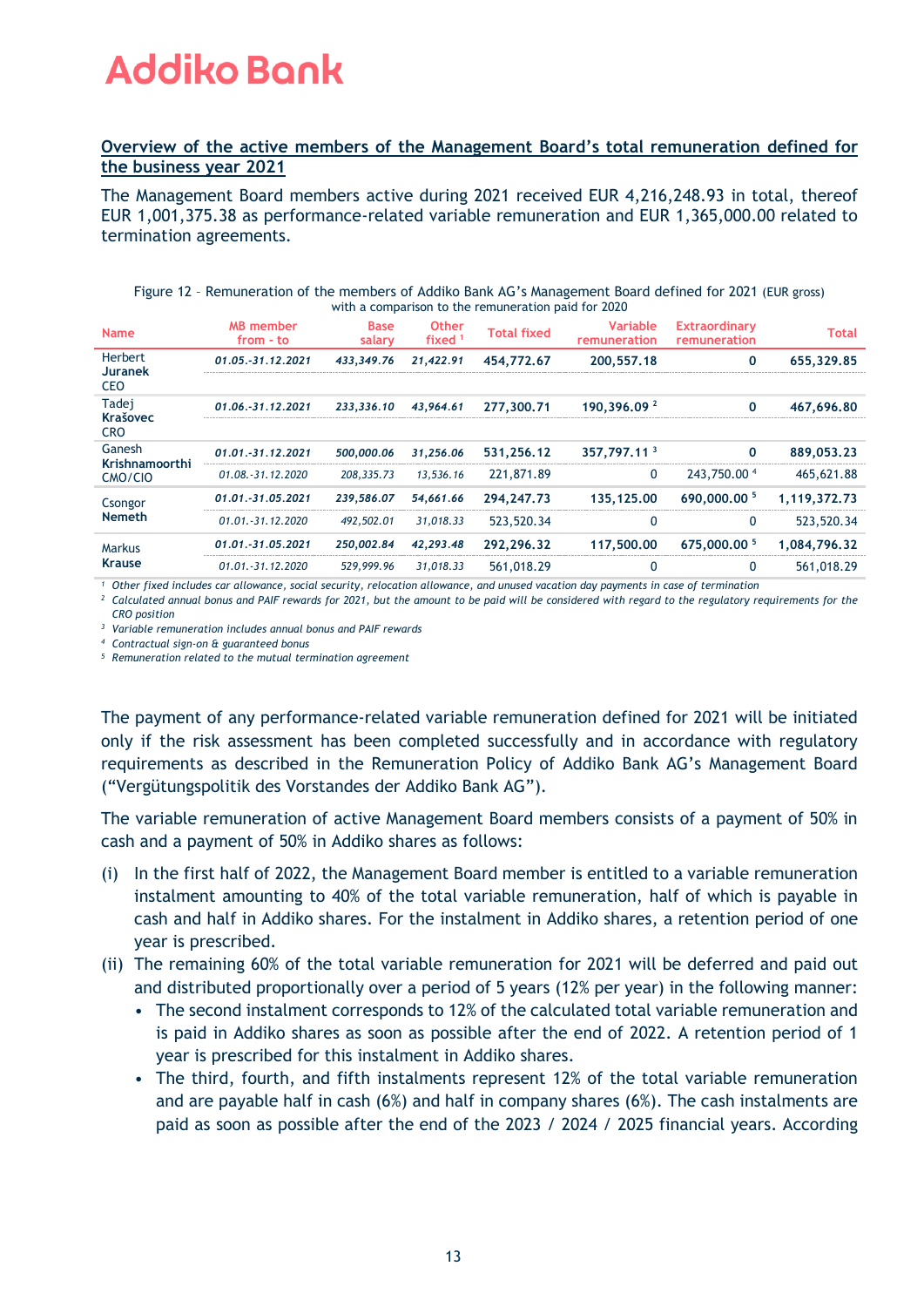to the same scheme, the other half is to be paid out in Addiko shares, with a retention period of one year for each instalment.

• The sixth instalment is equivalent to 12% of the total variable remuneration and will be paid in cash as soon as possible after the end of the 2026 financial year (at the latest by the end of the first half of 2027).



The share price to be used to determine the number of shares corresponds to the average volume weighted share price (VWAP) of Addiko Bank AG (symbol: ADKO) on the Vienna Stock Exchange in the month prior to the calendar month in which the Supervisory Board approved the remuneration for the business year 2021 (February 2022).

Based on the information from the Vienna Stock Exchange, the average volume weighted share price of Addiko Bank AG in the respective months was 11.0246 EUR.

Considering the variable remuneration amounts defined for the business year 2021 and the average share price, the 50% of variable remuneration defined for the members of the Management Board will be transferred into Addiko shares as follows:

| Figure 13 - Number of shares defined for the 2021 variable remuneration cycle |                               |                             |                                      |                                             |  |  |
|-------------------------------------------------------------------------------|-------------------------------|-----------------------------|--------------------------------------|---------------------------------------------|--|--|
| <b>Name</b>                                                                   | 2021 Variable<br>remuneration | 50% to be paid<br>in shares | <b>VWAP</b> for<br><b>2021 cycle</b> | <b>Number of shares</b><br>defined for 2021 |  |  |
| Herbert Juranek                                                               | 200,557.18                    | 100,278.59                  | 11.0246                              | 9.095                                       |  |  |
| Tadej Krašovec                                                                | 190,396.09                    | 95,198.05                   | 11.0246                              | 8,635                                       |  |  |
| Ganesh Krishnamoorthi                                                         | 357,797.11                    | 178,898.56                  | 11.0246                              | 16,227                                      |  |  |

Figure 13 – Number of shares defined for the 2021 variable remuneration cycle

The shares will be allocated to the members of the Management Board in accordance with the previously presented dynamics.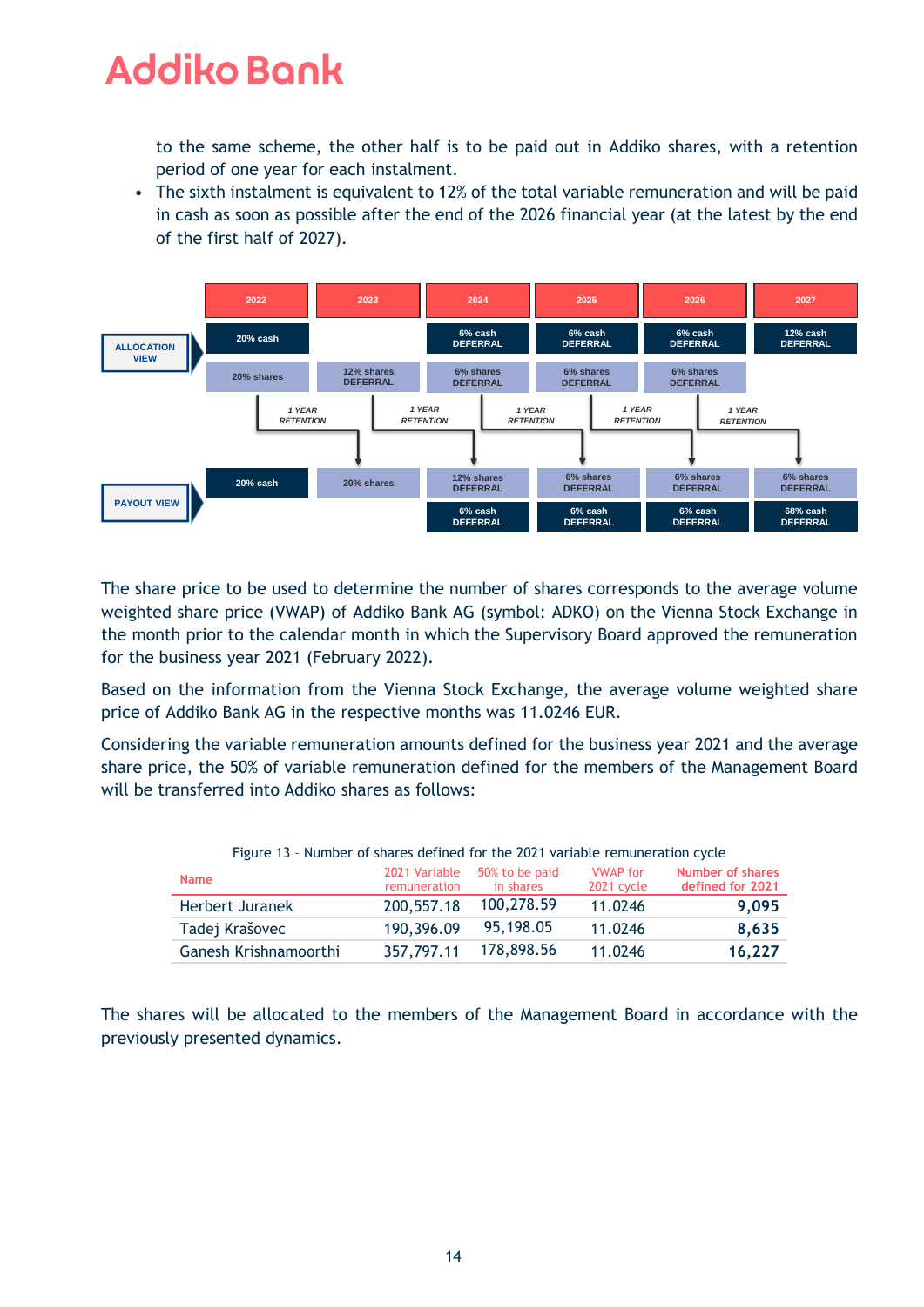### **Comparative information on the change of remuneration and company performance**

Figure 14 – Comparative information on the change of remuneration and company performance (2020 & 2021)

| Management Board members' remuneration<br>(fixed + performance related variable remuneration EUR gross) | 2020          | 2021 vs. 2020 | 2021          |
|---------------------------------------------------------------------------------------------------------|---------------|---------------|---------------|
| <b>TOTAL1</b>                                                                                           | 1,811,080.94  | $+57.4%$      | 2,851,248.93  |
| Addiko Bank AG performance                                                                              | 2020          | 2021 vs. 2020 | 2021          |
| Result after tax                                                                                        | EUR $1.4 m$   | $+871.4%$     | EUR 13.6 m    |
| Operating result (new P&L structure)                                                                    | EUR 62.8 m    | $-12.6%$      | EUR 54.9 m    |
| Operating expenses                                                                                      | EUR - 169.7 m | $-0.8%$       | EUR - 171.1 m |
| Cost-income ratio                                                                                       | 72.4%         | no change     | 72.4%         |
| Average remuneration of Addiko Bank AG's<br>employees (fixed + performance bonus EUR gross)             | 2020          | 2021 vs. 2021 | 2021          |
| Addiko Bank AG's employees w/o MB members                                                               | 84,239.62     | $+9.9%$       | 92,537.30     |

<sup>1</sup> *only relevant on a total Management Board level, as there were no Management Board members who worked full years in 2020 & 2021*

### **Remuneration from previous years paid to the Management Board in the business year 2021**

Since Addiko Bank AG met the criteria for small and non‐complex institutions in terms of point 145 of Article 4(1) of Regulation (EU) No 575/2013 and is not a large institution as defined in point 146 of Article 4(1) of Regulation (EU) No 575/2013, in previous variable remuneration cycles the following model concerning the payment of variable remuneration was applied to Addiko Group's institutions:

- (i) in the first half of the following financial year, an employee is entitled to a variable remuneration instalment equal to 60% of the variable remuneration, payable in cash. The first instalment is paid as soon as reasonably possible following the end of financial year for which it was rewarded to the employee (no later than end of the first half of Y+1),
- (ii) the remaining 40% of the variable remuneration shall be deferred and thus paid out and proportionally allocated over a period of 5 years (8% per year), payable as soon as reasonably possible after the end of the first / second / third / fourth / fifth year following the financial year for which it was rewarded to the employee (no later than the end of the first half of Y+2 / Y+3 / Y+4 / Y+5 / Y+6).

Exceptionally, in the case of the variable remuneration amount exceeding EUR 150,000, 60% of the total variable remuneration amount will be deferred and proportionally allocated over a period of 5 years, payable in the following manner:

- (i) in the first half of the following financial year, employees will be entitled to a variable remuneration instalment equal to 40% of the variable remuneration, payable in cash. The first instalment will be paid as soon as reasonably possible after the end of the financial year for which it was rewarded to the employee (no later than end of the first half of Y+1),
- (ii) the remaining 60% of the variable remuneration shall be deferred and thus paid out and proportionally allocated over a period of 5 years (12% per year), payable as soon as reasonably possible after the end of the first / second / third / fourth / fifth year following the financial